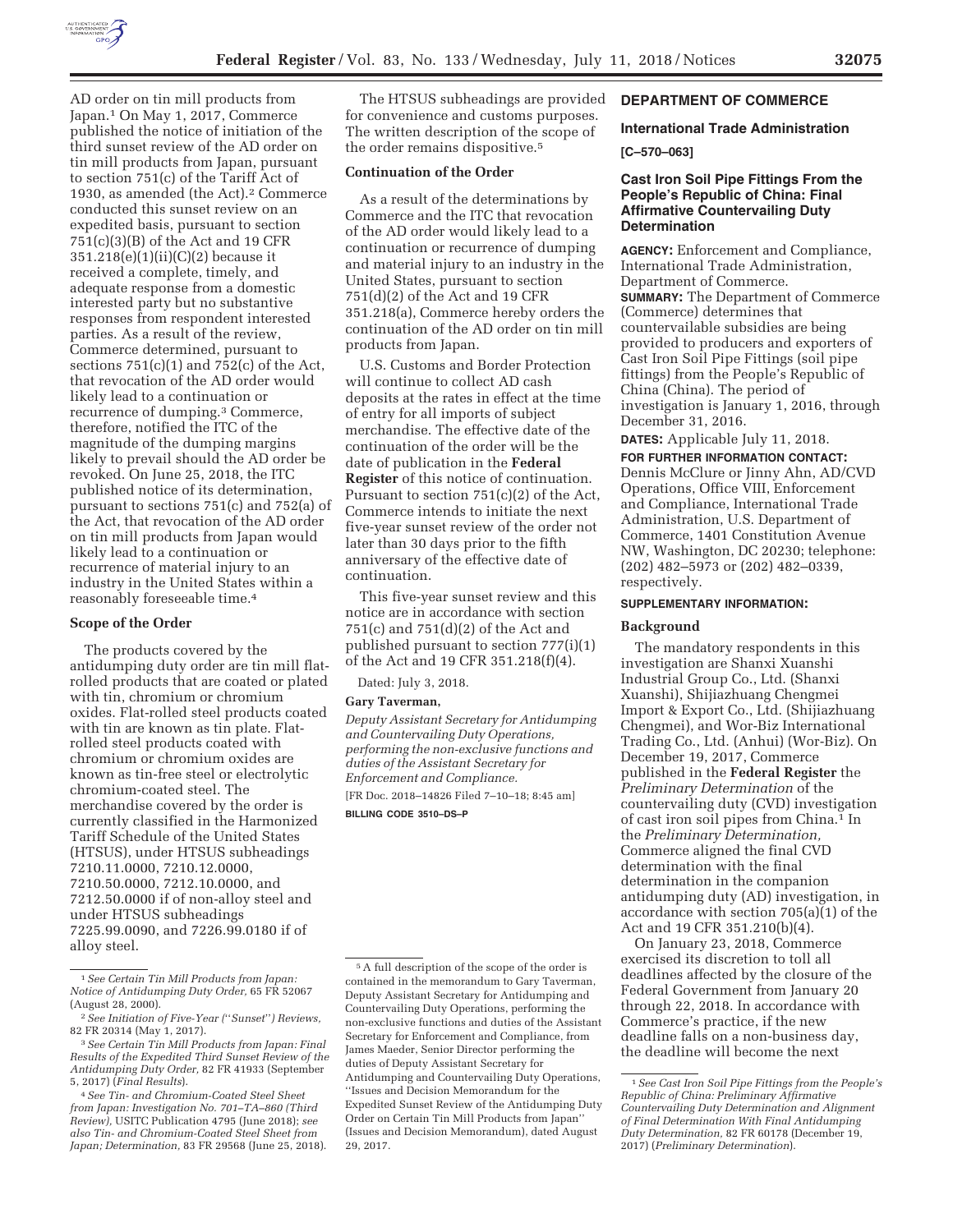business day. Accordingly, the deadline for the final determination of this investigation was revised to July 5, 2018.2 On April 19, 2018, Commerce released its *Post-Preliminary Analysis.*3

A summary of the events that occurred since Commerce published the Preliminary Determination, as well as a full discussion of the issues raised by interested parties for this final determination, can be found in the Issues and Decision Memorandum issued concurrently with this notice.4 The Issues and Decision Memorandum is a public document and is on file electronically via Enforcement and Compliance's Antidumping and Countervailing Duty Centralized Electronic Service System (ACCESS). ACCESS is available to registered users at *http://access.trade.gov,* and is available to all parties in the Central Records Unit, room B8024 of the main Department of Commerce building. In addition, a complete version of the Issues and Decision Memorandum can be accessed directly at *http:// enforcement.trade.gov/frn/.* The signed Issues and Decision Memorandum and the electronic version are identical in content.

#### **Scope of the Investigation**

The products covered by this investigation are cast iron soil pipe fittings from China. For a full description of the scope of this investigation, see the ''Scope of the Investigation'' in Appendix I of this notice. For this final determination, Commerce has issued a scope memorandum addressing interested parties'' comments regarding scope issues presented in the case briefs and in subsequent scope comments.5 Commerce has determined to modify the scope of the investigation to include two additional subheadings of the U.S. Harmonized Tariff Schedule under which subject merchandise may enter. Commerce has also provided a

clarification in the Final Scope Memorandum. For further discussion, see Commerce's Final Scope Memorandum. The scope in Appendix I reflects the final scope language.

### **Analysis of Subsidy Programs and Comments Received**

The subsidy programs under investigation and the issues raised in the case and rebuttal briefs by parties in this investigation are discussed in the Issues and Decision Memorandum. A list of the issues that parties raised, and to which we responded in the Issues and Decision Memorandum, is attached to this notice at Appendix II.

#### **Methodology**

Commerce conducted this investigation in accordance with section 701 of the Tariff Act of 1930, as amended (the Act). For each of the subsidy programs found countervailable, Commerce determines that there is a subsidy, *i.e.* , a financial contribution by an ''authority'' that confers a benefit to the recipient, and that the subsidy is specific.<sup>6</sup> For a full description of the methodology underlying our final determination, see the Issues and Decision Memorandum.

In making these findings, Commerce relied, in part, on facts otherwise available and, because it finds that one or more respondents did not act to the best of their ability to respond to Commerce's requests for information, Commerce drew an adverse inference where appropriate in selecting from among the facts otherwise available.7 For further information, see ''Use of Facts Otherwise Available and Adverse Inferences'' in the Issues and Decision Memorandum.

### **Changes Since the Preliminary Determination**

Based on our review and analysis of the comments received from the interested parties, our findings at

verification, and the minor corrections presented at verification, we made certain changes to the respondents'' subsidy rate calculations. For a discussion of these changes, see the Issues and Decision Memorandum.

#### **Final Determination**

In accordance with section 705(c)(l)(B)(i) of the Act, we calculated rates for Shanxi Xuanshi and Wor-Biz, producers/exporters of subject merchandise selected for individual examination in this investigation. With regard to Shijiazhuang Chengmei, for the reasons described in the *Preliminary Determination,* Commerce assigned a rate based entirely on adverse facts available pursuant to section 776 of the Act. No interested party commented on our preliminary decision, and so for purposes of this final determination, we continue to assign Shijiazhuang Chengmei a rate based entirely on AFA.

Section  $705(c)(5)(A)$  of the Act provides that in the final determination, Commerce shall determine an estimated all-others rate for companies not individually examined. This rate shall be an amount equal to the weighted average of the estimated subsidy rates established for those companies individually examined, excluding any zero and *de minimis* rates and any rates based entirely under section 776 of the Act. In this investigation, we calculated individual estimated countervailable subsidy rates for Shanxi Xuanshi and Wor-Biz that are not zero, *de minimis* , or based entirely on facts otherwise available. As a result, we calculated the all-others rate based on a weighted average of the individual estimated subsidy rates calculated for the examined respondents using each company's publicly ranged values for the merchandise under consideration.8

Commerce determines that the following estimated countervailable subsidy rates exist:

| Company | Subsidy rate<br>(percent) |
|---------|---------------------------|
|         | 34.87                     |
|         | 7.37                      |
|         | 133.94                    |

<sup>2</sup>*See* Memorandum for The Record from Christian Marsh, Deputy Assistant Secretary for Enforcement and Compliance, performing the nonexclusive functions and duties of the Assistant Secretary for Enforcement and Compliance, ''Deadlines Affected by the Shutdown of the Federal Government'' (Tolling Memorandum), dated January 23, 2018. All deadlines in this segment of the proceeding have been extended by 3 days.

3*See* Memorandum, ''Post-Preliminary Analysis of Countervailing Duty Investigation: Cast Iron Soil Pipe Fittings from the People's Republic of China,'' dated April 19, 2018 (*Post-Preliminary Analysis*). 4*See* Memorandum, ''Issues and Decision

Memorandum for the Final Determination of the Countervailing Duty Investigation of Cast Iron Soil Pipe Fittings from the People's Republic of China'' (Issues and Decision Memorandum), dated concurrently with, and hereby adopted by, this notice.

5See Memorandum, ''Countervailing Duty and Less-Than-Fair-Value Investigations of Cast Iron Soil Pipe Fittings from the People's Republic of

China: Final Scope Memorandum'' (Final Scope Memorandum), dated concurrently with, and hereby adopted by, this notice.

6*See* sections 771(5)(B) and (D) of the Act regarding financial contribution; see section 771(5)(E) of the Act regarding benefit; see section 771(5A) of the Act regarding specificity.

7*See* sections 776(a), (b), and 782(d) of the Act. 8*See* Memorandum regarding: Calculation of the All-Others Rate for the Final Determination, dated July 5, 2018.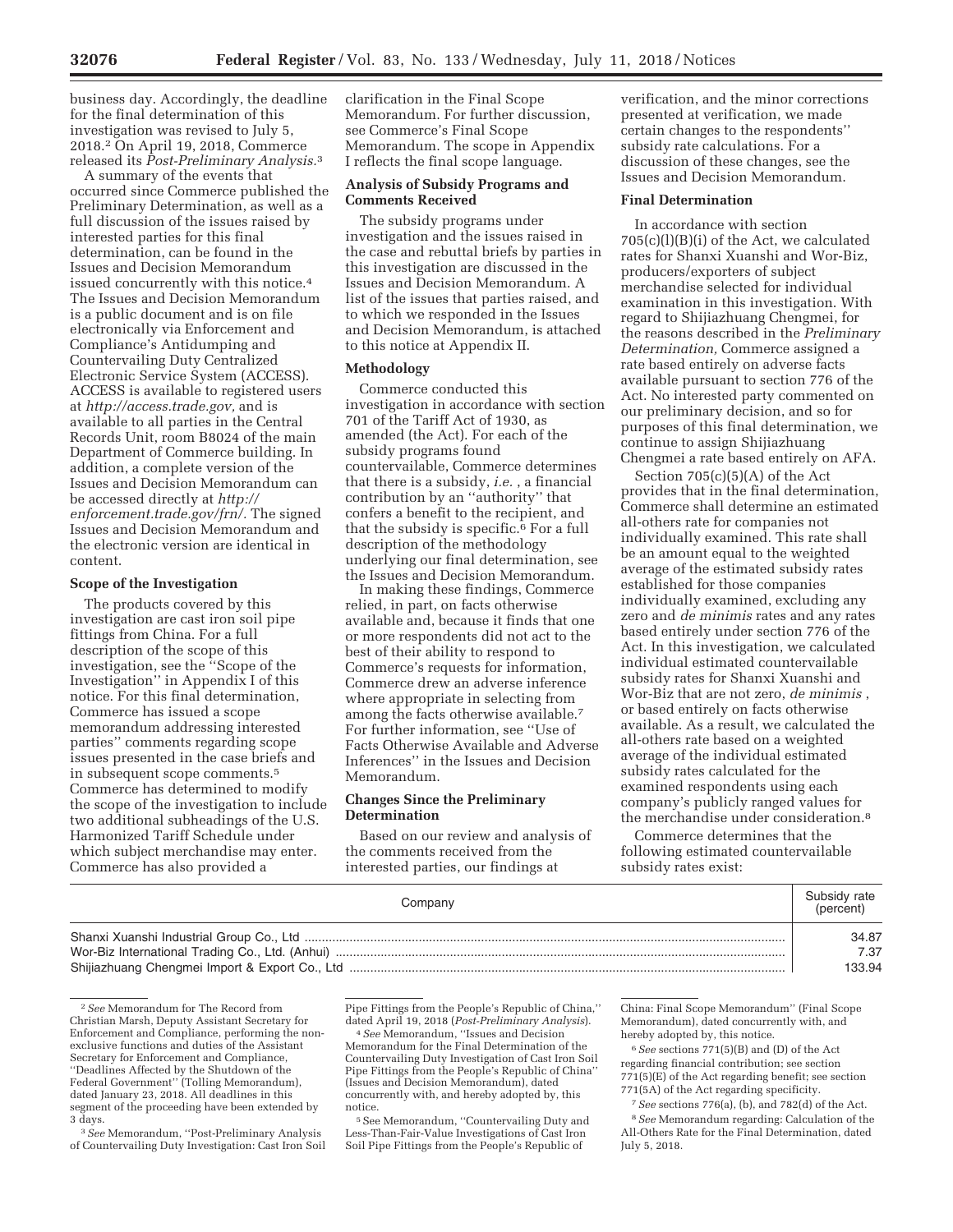| Company    | Subsidy rate<br>(percent) |
|------------|---------------------------|
| All-Others | 23.28                     |

# **Disclosure**

We intend to disclose the calculations performed to parties in this proceeding, for this final determination, within five days of the date of publication of our final determination, in accordance with 19 CFR 351.224(b).

# **Continuation of Suspension of Liquidation**

As a result of our *Preliminary Determination* and pursuant to section 703(d)(1)(B) and (d)(2) of the Act, Commerce instructed U.S. Customs and Border Protection (CBP) to suspend liquidation of entries of subject merchandise as described in the scope of the investigation section entered, or withdrawn from warehouse, for consumption on or after the date of publication of the *Preliminary Determination* in the **Federal Register** . In accordance with section 703(d) of the Act, we issued instructions to CBP to discontinue the suspension of liquidation for CVD purposes for subject merchandise entered, or withdrawn from warehouse, on or after April 18, 2018, but to continue the suspension of liquidation of all entries from December 19, 2017, through April 17, 2018.

If the U.S. International Trade Commission (ITC) issues a final affirmative injury determination, we will issue a CVD order, will reinstate the suspension of liquidation under section 706(a) of the Act, and will require a cash deposit of estimated countervailing duties for such entries of subject merchandise in the amounts indicated above. If the ITC determines that material injury, or threat of material injury, does not exist, this proceeding will be terminated and all estimated duties deposited or securities posted as a result of the suspension of liquidation will be refunded or canceled.

# **International Trade Commission Notification**

In accordance with section 705(d) of the Act, we will notify the ITC of our determination. In addition, we are making available to the ITC all nonprivileged and non-proprietary information related to this investigation. We will allow the ITC access to all privileged and business proprietary information in our files, provided the ITC confirms that it will not disclose such information, either publicly or under an administrative protective order (APO), without the written consent of the Assistant Secretary for Enforcement and Compliance.

Because the final determination in this proceeding is affirmative, in accordance with section 705(b) of the Act, the ITC will make its final determination as to whether the domestic industry in the United States is materially injured, or threatened with material injury, by reason of imports of soil pipe fittings from China no later than 45 days after our final determination. If the ITC determines that material injury or threat of material injury does not exist, the proceeding will be terminated and all cash deposits will be refunded. If the ITC determines that such injury does exist, Commerce will issue a CVD order directing CBP to assess, upon further instruction by Commerce, countervailing duties on all imports of the subject merchandise entered, or withdrawn from warehouse, for consumption on or after the effective date of the suspension of liquidation, as discussed above in the ''Continuation of Suspension of Liquidation'' section.

# **Notification Regarding Administrative Protective Orders**

In the event that the ITC issues a final negative injury determination, this notice will serve as the only reminder to parties subject to an APO of their responsibility concerning the destruction of proprietary information disclosed under APO in accordance with 19 CFR 351.305(a)(3). Timely written notification of the return/ destruction of APO materials or conversion to judicial protective order is hereby requested. Failure to comply with the regulations and terms of an APO is a violation which is subject to sanction.

This determination is issued and published pursuant to sections 705(d) and 777(i) of the Act and 19 CFR 351.210(c).

#### Dated: July 5, 2018.

#### **Gary Taverman,**

*Deputy Assistant Secretary for Antidumping and Countervailing Duty Operations, performing the non-exclusive functions and duties of the Assistant Secretary for Enforcement and Compliance.* 

#### **Appendix I—Scope of the Investigation**

The merchandise covered by this investigation is cast iron soil pipe fittings, finished and unfinished, regardless of industry or proprietary specifications, and regardless of size. Cast iron soil pipe fittings are nonmalleable iron castings of various designs and sizes, including, but not limited to, bends, tees, wyes, traps, drains, and other common or special fittings, with or without side inlets.

Cast iron soil pipe fittings are classified into two major types—hubless and hub and spigot. Hubless cast iron soil pipe fittings are manufactured without a hub, generally in compliance with Cast Iron Soil Pipe Institute (CISPI) specification 301 and/or American Society for Testing and Materials (ASTM) specification A888. Hub and spigot pipe fittings have hubs into which the spigot (plain end) of the pipe or fitting is inserted. Cast iron soil pipe fittings are generally distinguished from other types of nonmalleable cast iron fittings by the manner in which they are connected to cast iron soil pipe and other fittings.

The subject imports are normally classified in subheading 7307.11.0045 of the Harmonized Tariff Schedule of the United States (HTSUS): Cast fittings of nonmalleable cast iron for cast iron soil pipe. They may also be entered under HTSUS 7324.29.0000 and 7307.92.3010. The HTSUS subheadings and specifications are provided for convenience and customs purposes only; the written description of the scope of this investigation is dispositive.

#### **Appendix II—List of Topics Discussed in the Issues and Decision Memorandum**

I. Summary

- II. Background
- III. Use of Facts Otherwise Available and Adverse Inferences
- IV. Subsidies Valuation
- V. Analysis of Programs
- VI. Analysis of Comments
	- Comment 1: Whether Commerce Should Use a Tier 1 Benchmark for Shanxi Xuanshi's Metallurgical Coke Benefit Calculation
	- Comment 2: Whether Commerce Should Use a Tier 1 Benchmark for Shanxi Xuanshi's Iron Ore Benefit Calculation
	- Comment 3: Whether Commerce Appropriately Averaged Tier 2 Iron Ore Benchmark Prices and Used the Appropriate Benchmark for Transportation
	- Comment 4: Whether Commerce Overstated the Subsidy Rate for Policy Loans, Purchases of Electricity, Pig Iron, and Ferrous Scrap for LTAR
	- Comment 5: Whether Commerce Improperly Applied AFA to the Calculation of the Benefits Attributable to Guangzhou Premier for the Purchase of Pig Iron and Ferrous Scrap for LTAR
	- Comment 6: Whether Commerce Should Consider Shanxi Xuanshi's Steel Scrap as a Subsidizable Input
	- Comment 7: Whether Commerce Erred in its Policy Loan Benefits Calculation for Shanxi Xuanshi